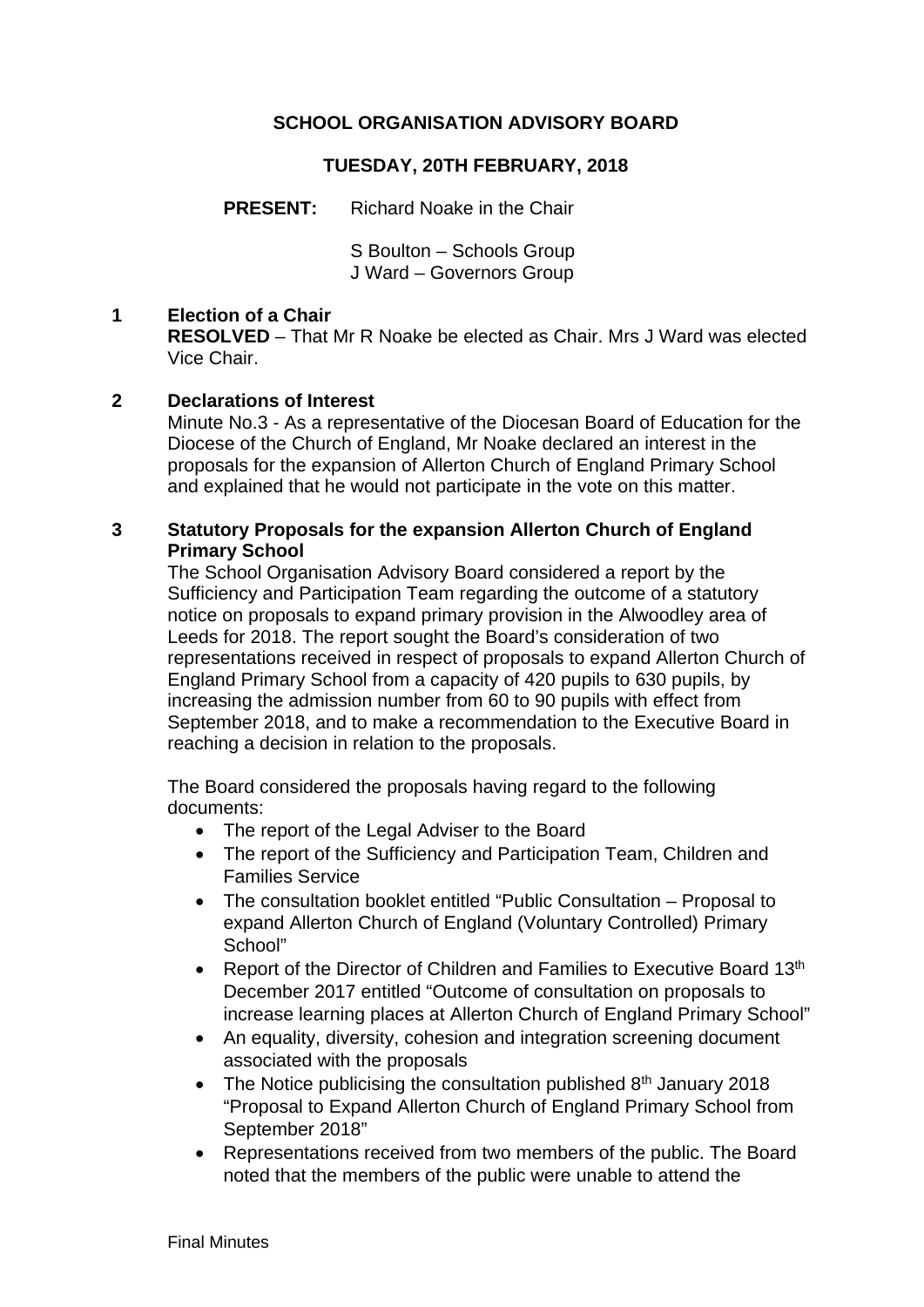meeting, and so proceeded with the meeting taking their written comments into consideration.

Mr D Crawley, Sufficiency Planning Manager (Strategic), Children & Families, attended the meeting accompanied by Ms T Waud, Planning Manager Sufficiency & Participation Team. Mr Crawley addressed the proposals and highlighted the following matters in particular:

- The proposals would provide additional primary provision in the Alwoodley and North Leeds area.
- The school had taken bulge cohorts on a managed basis on three occasions previously
- Statutory guidance had been followed during the development of the proposal.
- Only two representations had been received to the proposal.
- The next steps, should the proposals progress to the next stage of development.

In response to questions from the Board, the following issues were discussed:

- The role of the school in the development of the proposals
- Provision for those additional pupils anticipated on roll at the school whilst works were ongoing to deliver the expansion
- The involvement of representatives of the School; including the School Council, was key to the consultation process and would continue throughout the design and planning process should the proposal be approved.
- The design process, should the proposal be supported, involves the establishment of a planning group which includes parents and the role of statutory consultees to consider highways matters and greenspace
- The role of Sport England in assessing the proposals in terms of suitability and greenspace
- The outcome of consideration of other schools in the locality to provide additional places

The Board also received assurance that the proposals had received support from the School Governors and Leadership Team.

The Chair asked the representatives of Sufficiency and Participation Team to leave the room in order to discuss the proposals. The Board considered the comments raised during the statutory notice period, the contents of the report, the contents of the representations submitted by members of the public during the consultation and the responses to the questions put to Mr Crawley.

As a representative of the Diocesan Board of Education for the Diocese of the Church of England, the Chair recused himself from participating in the vote on this matter.